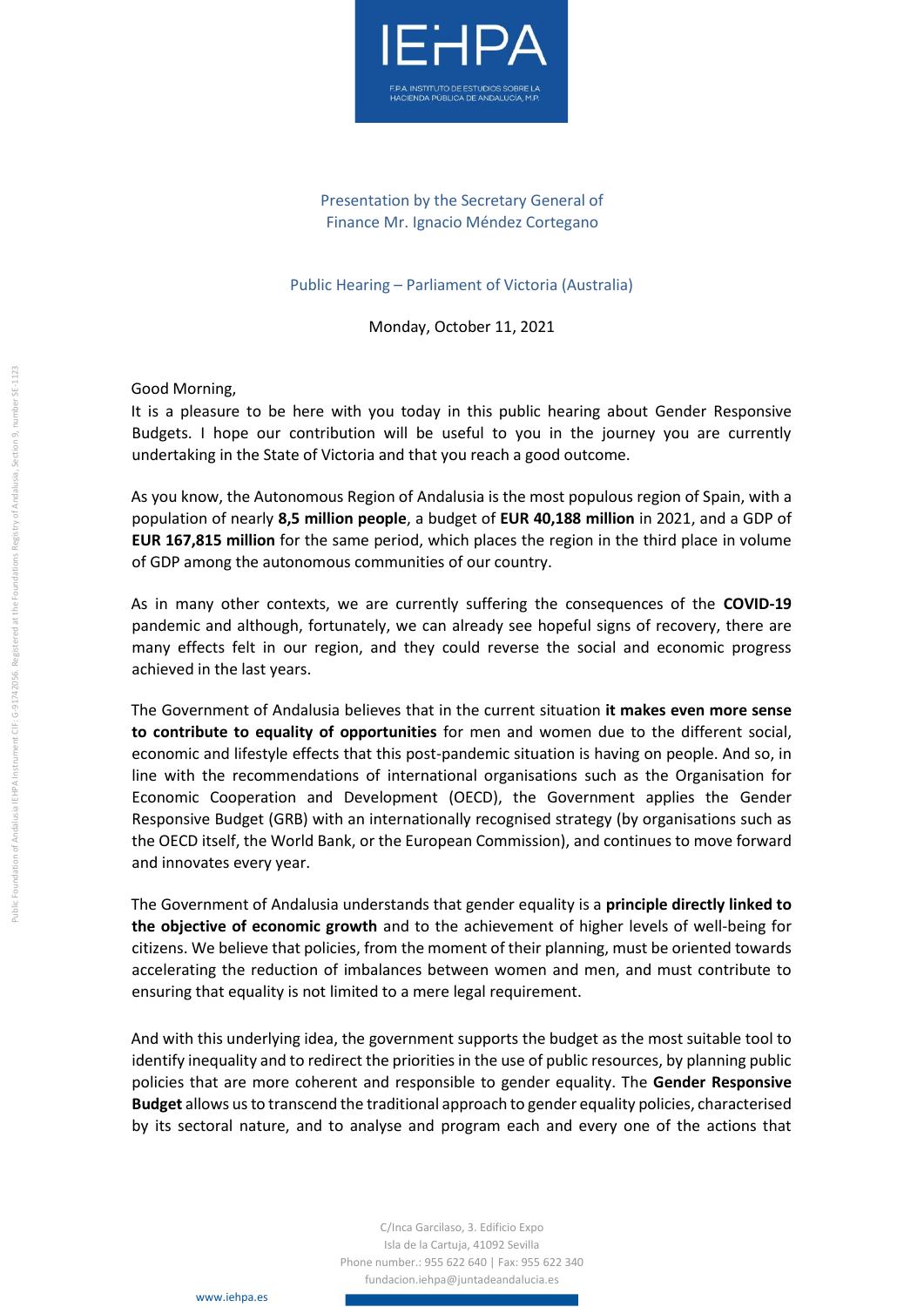

comprise it from a different outlook, improving the effectiveness and efficiency of budgetary policies.

The Andalusian Government has worked for over fifteen years in the implementation of a **Gender Responsive Budgets Strategy**, originally inspired by the approach of other countries such as Australia. This work has been led by the Ministry of Finance and European Funding, which I represent. It has its own methodology and instruments aimed at identifying the inequalities between men and women, and to propose corrective measures from public policy, with a focus on quality and improvement in public services.

The Government of Andalusia applies the Gender Responsive Budget with the belief that a **responsible budget with equality between men and women, favours the creation of a virtuous circle in which the policy itself facilitates the reduction of inequalities.** As we mentioned before, the path of the Andalusian GRB strategy has become an inspirational practice for several administrations nationally and internationally, due to its comprehensive nature in terms of the process of the budgetary policy, its constant innovation capacity, and its reach to all the levels of the Andalusian administration.

The strategy began with the **enactment of a law in 2003**, through which the two main elements were established. On one side, the **Gender Impact Commission of the Budget**, which constitutes the main institutional mechanism for strategy promotion in the Andalusian administration. This Commission is made up of two representatives (a man and a woman) from each council (or regional ministry) in addition to two representatives of the Andalusian Institute for Women and another two from the Andalusian Institute of Statistics.

The aforementioned organisations are key for the implementation of the budget and gender strategy in Andalusia. The Andalusian Institute for Women establishes the gender equality references in coherence to the Andalusian regulations, while the Institute of Statistics provides the statistical analysis, which is essential to produce diagnostics when it comes to gender in different areas of public policy. Andalusia has made progress in the last years in this area, by performing studies, in collaboration with the Andalusian University, with an **intersectional approach** in which gender inequalities are studied in intersection with other inequalities that can widen the gap, such as location, age, ethnics, disabilities, etc.

The Gender Impact Commission of the Budget leads, promotes and coordinates the budget and gender strategy in the Andalusian government. It is chaired by the Secretary General of Finance, which ensures this effort is bound to the highest level within the department responsible for public finances. **This is one of the characteristics of the Andalusian experience**, and what differentiates it from other administrations: the **coordination capability and the monitoring of the Gender Responsive Budget** sits with the Ministry for Finance and European Funding which ensures the application and development of the budget, the central axis of the administration.

The second characteristic, is the **Gender Impact Report** which is established by law and must accompany the Autonomous Region of Andalusia's Annual Budget when presented to the

> C/Inca Garcilaso, 3. Edificio Expo Isla de la Cartuja, 41092 Sevilla Phone number.: 955 622 640 | Fax: 955 622 340 fundacion.iehpa@juntadeandalucia.es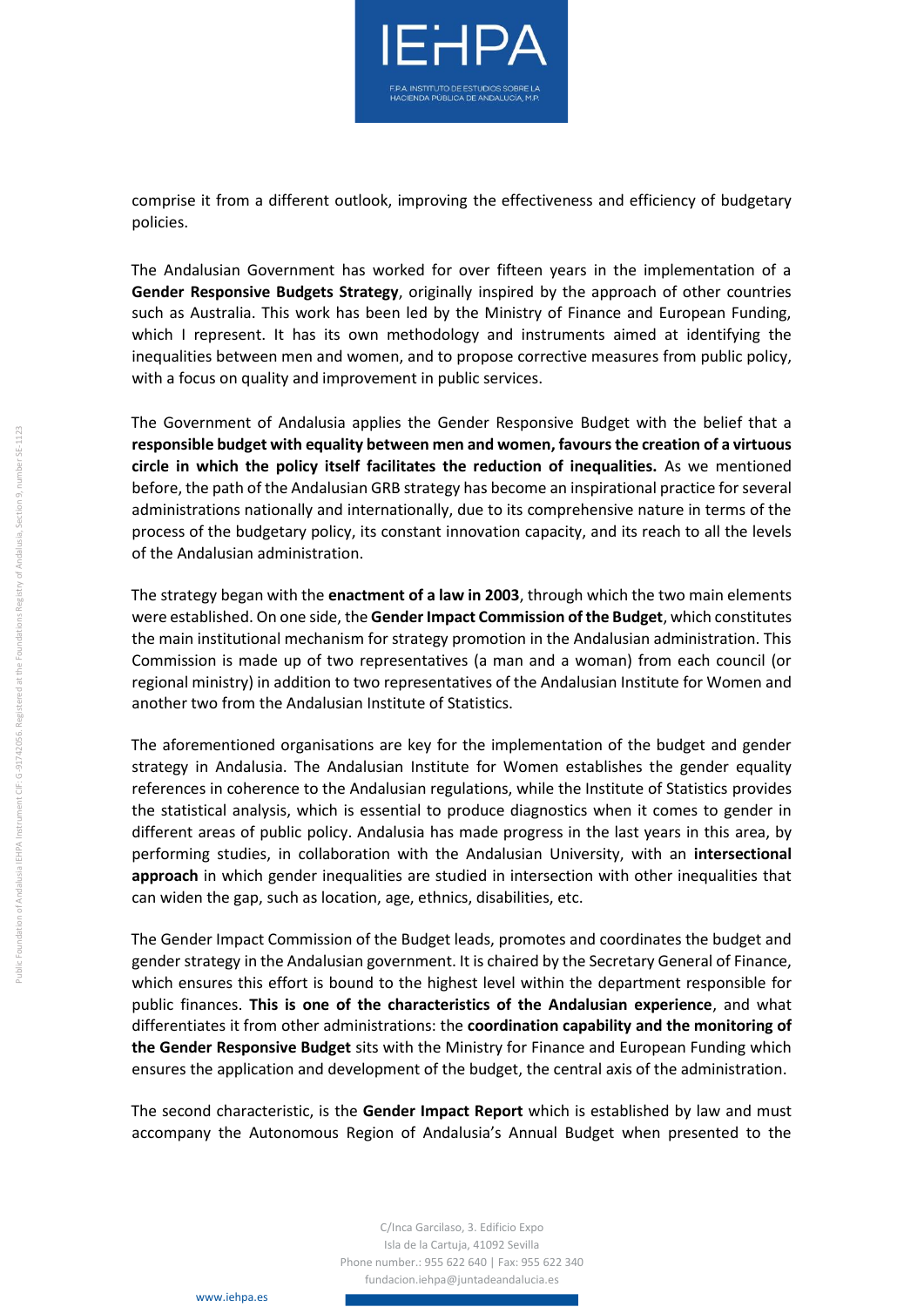

Parliament of Andalusia. This report presents an ex ante assessment of the foreseen effects of budgetary resources on the reduction of inequalities between men and women of our region.

**Regulatory anchoring** is one of the key elements of the strategy, which has made it possible for its continued application to the entire administration. After the aforementioned 2003 law, the Statute of Autonomy of Andalusia and the main Law of Equality in Andalusia, both enacted in 2007, ratified what was previously established. Lastly, the General Law of Public Finance of Andalusia states that the Gender Impact Report is part of the documentation of the annual budget draft.

In 2007, continuing with the development of the strategy, we launched the **G+ Program, our own methodology of classification** in four categories (G+, G, g1 and g0) for the 159 programs of the Andalusian budget according to their importance and gender relevance. The goal of this methodology is to concentrate efforts in those programs which have a greater impact in the reduction of inequalities between women and men. Through this methodology, those responsible for budgetary programs know which requirements they must meet regarding gender equality in the planning of the budgetary resources.

The last phase of the implementation of the Strategy consists of the **Budget and Gender Audits**, which were set in motion in 2013, and are currently in full-swing. The audits assess the degree of integration of gender equality in the making and executing of the public budget. Their main goal is to improve budgetary practices with a gender approach through continuous learning, as well as progressing on accountability in matters of equality. We have audited a total of 37 budgetary programs, with a combined total of EUR 20,746 million.

Simultaneously, we have deployed a **system to incorporate gender equality** in the process of preparing the annual budget, which has led the budgetary programs to link the planning of their resources to the objectives of the Gender Equality Law of Andalusia. This progress has occurred since this became mandatory thanks to the Budget Preparation Orders from 2016 to the present day, and to the continuous training efforts towards gender responsive budgetary planning for the personnel involved in the making of public accounts.

This brings me to the last element of the gender and budget strategy, made up of the **training, awareness, and promotion strategies for gender and budget,** in order to increase the involvement of the personnel responsible for the process of planning and managing the budget. Since its inception, this strategy has been accompanied by a constant effort to promote gender cultural change in relation to budgeting, as well as strengthening the skills of the **responsible technical personnel** at the different levels of the Andalusian government.

Annually, the **Gender and Budget Training and Awareness Plans** are approved by the Gender Impact Commission, both directed mainly to the personnel responsible for the budgetary programs in the management centres and special purpose entities, such as the members of the Gender Impact Commission of the Budget.

> C/Inca Garcilaso, 3. Edificio Expo Isla de la Cartuja, 41092 Sevilla Phone number.: 955 622 640 | Fax: 955 622 340 fundacion.iehpa@juntadeandalucia.es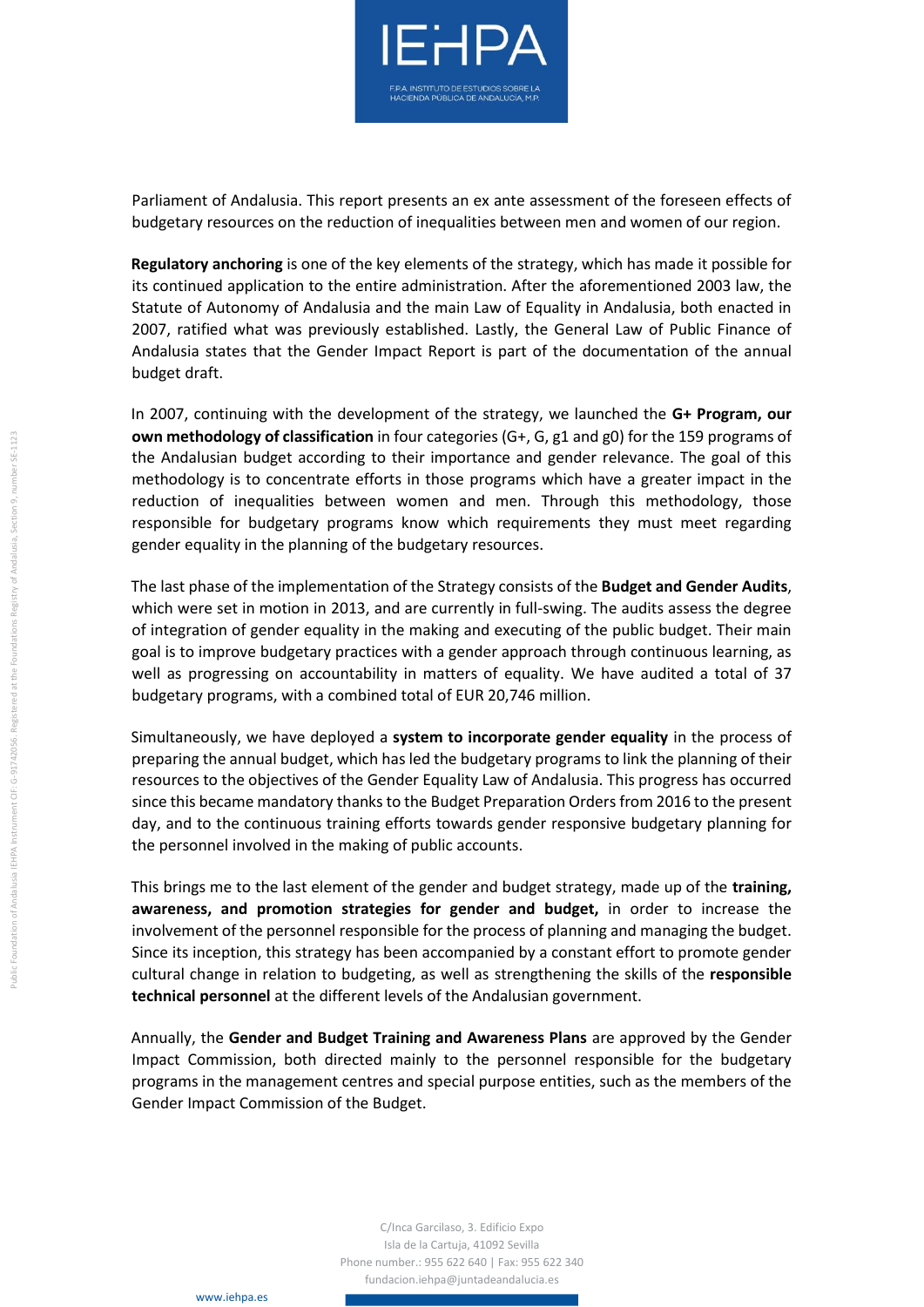

The Training Plan seeks to increase the knowledge, skills, and capabilities of the personnel, regarding budget and gender, in the Management Centres of the Government of Andalusia. One of the main lines of work of the plan is related to the training in collaboration with the IAAP (Andalusian Institute of Public Affairs), the institute responsible for training all personnel. Collaboration with the Institute is crucial for training programs to reach all people responsible for and involved in the implementation of the budget and gender strategy in the different Management Centres of the Andalusian Government.

The *Awareness Plan* includes an international annual conference that seeks to continue raising awareness in the personnel of The Government of Andalusia. The conference addresses the need to deepen the detection of the gender gaps that still persist, and the budget's ability to correct them through budgetary proposals. The exchange of experiences and good practices with other administrations as well as the academic and research fields are crucial to have feedback on the strategy, improve learning processes and innovate on work methods. Within the framework of this Plan, among other things, we publish and promote a monthly newsletter with statistical indicators and a weekly dossier with relevant news about the economy, Budget, and gender equality.

The target audience of this Plan amounts to more than 2,000 staff members belonging to the technical/political and administrative levels who are critical to the process of budgeting, to ensure that a gender perspective permeates through the administration of the Government of Andalusia.

Annually, the Ministry of Finance establishes a **program of work for the strategy of the entire Andalusian administration**, where all the actions to be carried out are detailed. The Secretary General of Finance and the Directorate General for the Budget make a coordinated effort to set up a work plan to be followed, **which is then assessed annually.**

In the last two years, progress has been made in another field of our interest in the Ministry of Finance and European Funding: the inclusion of an **environmental perspective in the Gender Responsive Budgets**. Since climate change has different consequences for men and women, and decision-making in environmental politics has a high underrepresentation of women, a public policy that integrates a gender perspective along with ensuring a fair and sustainable transition, is needed.

Of course, we must also consider equal opportunities between men and women in the management of the **Next Generation European Fund,** as the European Institute for Gender Equality (EIGE) recommends in their manual published in 2020 to integrate gender mainstreaming in the funds through the budget. This increases the accountability and result orientation in matters of gender equality while also contributing to better budgeting.

In the next 2022 Budget, we will be able to see concrete progress in both areas.

In conclusion, the Budget and Gender Strategy of Andalusia has achieved:

ublic Foundation of Andalusia IEHPA Instrument CIF: G-91742056. Registered at the Foundations Registry of Andalusia, Section 9, number SE-1123